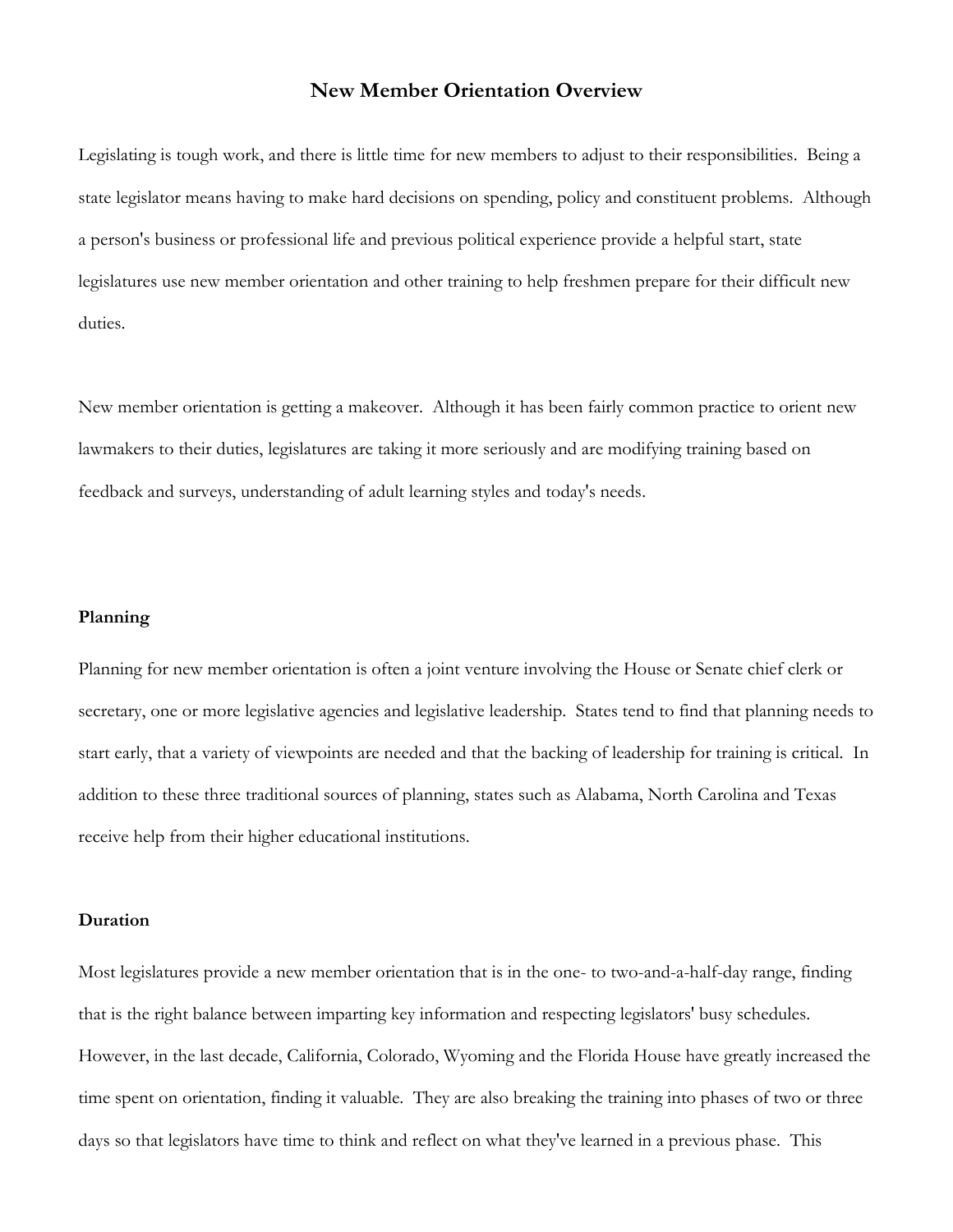approach provides training in manageable "chunks," rather than overwhelming the participants with too much information at once.

## **Reimbursements**

Legislatures most commonly provide a mileage reimbursement for new lawmakers attending orientation. More than half the states report that legislators are paid salary or a per diem. Some states provide for expenses under a voucher system, with only a handful of states using unvouchered expense reimbursements.

### **Training Tools**

One of the biggest changes in new member orientation concerns how the training is provided. Traditional methods using presentations and panels are still highly popular, but states are adding mock floor and committee sessions to give new legislators some hands-on training. Presentations are often made with computers to enhance participants' understanding. States are also supplementing the training with handbooks, audiotapes and videotapes to help legislators educate themselves at their own pace and convenience. A few states are also including case studies and mock media sessions in their training.

### **Faculty**

States tend to rely on current legislators and staff to provide the training for new member orientation. Many states also include lobbyists, state agency officials and staff, and former legislators as part of their faculty. A few states include university faculty and outside consultants, trainers and facilitators.

### **Substantive Issues**

States vary greatly on the types of substantive policy issues they include in new member orientation. Some bodies place a great emphasis on learning about substantive issues. States on the other end of the spectrum figure legislators will learn these issues largely through the committee process and on-the-job training. Most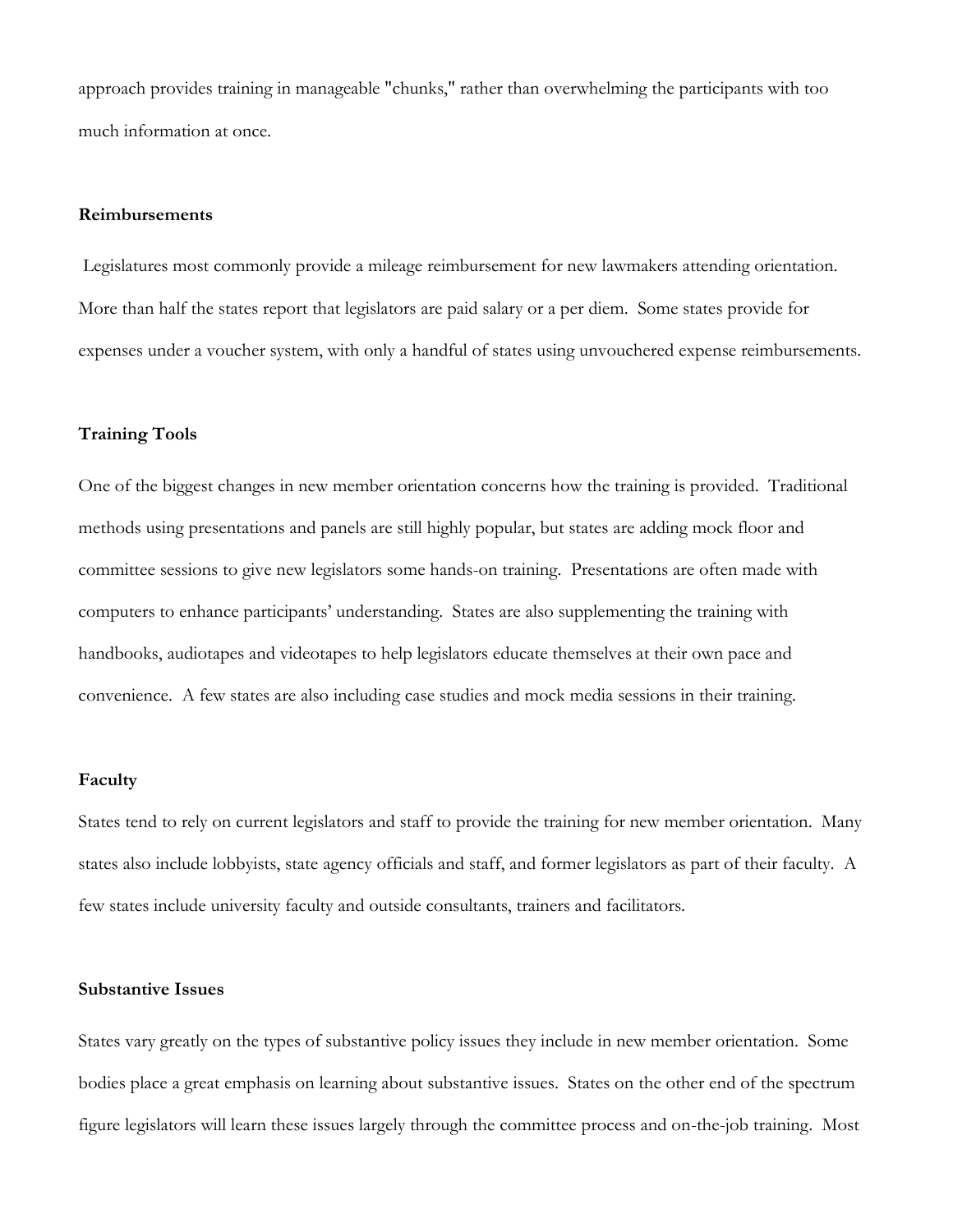of the states provide some training around ethics and conflict of interest laws and policies. Many states provide overviews of their taxes and tax policy, education system, health and welfare programs, environmental policy and judiciary. An increasing number of states are also covering sexual harassment policies.

## **Procedural Topics**

Understanding the legislative process has been the cornerstone of new member orientations, and it continues to be a critical topic. The orientation almost always covers the bill enactment process, legislative rules (parliamentary procedure), the role of staff, the committee system and administrative details, such as expense reimbursement. States often include the budget process, media relations, constituent service, state government organization and the role of party caucuses.

## **Technology Issues**

As legislatures become increasingly reliant upon technology, more states are making that type of training a part of orientation. Legislators typically learn about how to use their laptops or other devices, what the rules are regarding legislative technology, the particulars about the legislature's website and how to use the e-mail system. A handful of states provide assistance in creating a legislator's personal web page. In many states technology issues are handled by some group orientation and training, followed by individually focused assistance and training.

#### **Advice**

The staff and members who plan new member orientation have strong opinions about what leads to a successful program. They advise:

- Plan well ahead.
- Get leaders' support.